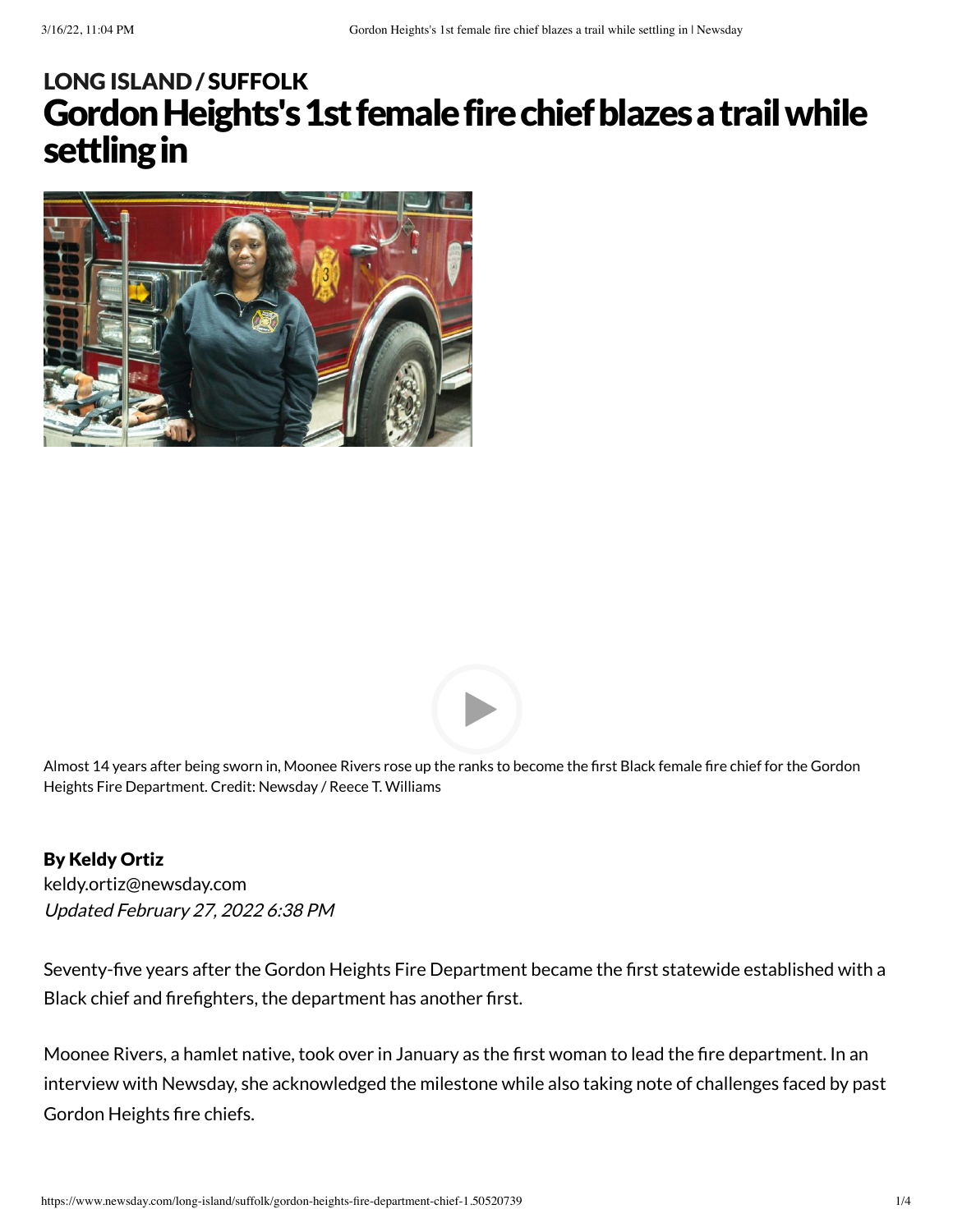"Being an African American female in the fire service has been a very incredible journey and I have not encountered probably half of the things or any of the things that a lot of the past individuals in this community have," said Rivers, 36, a longtime volunteer firefighter with the department she now leads. "It's very fortunate that I have not had to."

She took over for Eric Lee, who is now first assistant chief.

A 1947 fire that destroyed a Gordon Heights church led to the creation of the hamlet's first fire department. Residents sought help from fire departments in nearby predominantly white communities to put out the blaze at a Seventh-day Adventist Church. But nearly all refused to lend assistance, according to a 2006 Newsday story profiling the community.

By 1948, the first Gordon Heights firetruck was heading to fires and other emergencies — led by the first of 24 chiefs before Rivers.

"It is most significant that these pioneers of Gordon Heights community not only established the first Black fire department and fire district in New York State but did it out of a need to survive and protect their investment – their community," reads a message on the department's [website.](http://www.gordonheightsfiredept.org/history.php)

### Get the Suffolk news this week newsletter!

The biggest news, politics and crime stories in Suffolk County, in your inbox every Friday at noon.

| <b>Email address</b> |
|----------------------|
|                      |

Sign up

By clicking Sign up, you agree to our [privacy](https://www.newsday.com/privacy) policy.

Rivers is just the latest in a long line of family members who have either volunteered with the department or dedicated themselves to community involvement.

Her grandmother, Yvonne Rivers, 84, moved to the hamlet in the 1940s and is a retired social worker. Her mother, Jocelyn Rivers, 62, first volunteered and later worked at St. Michael's Recreation Center in Medford, where she led double dutch and youth groups.

Since the fire department's inception, 10 members of Rivers' family have been active volunteers.

"She's following a good legacy there because her grandfather was a chief and a commissioner," said Moonee Rivers' father, Ed Rivers Jr., 64, a retired teacher in the Longwood school district who grew up in Gordon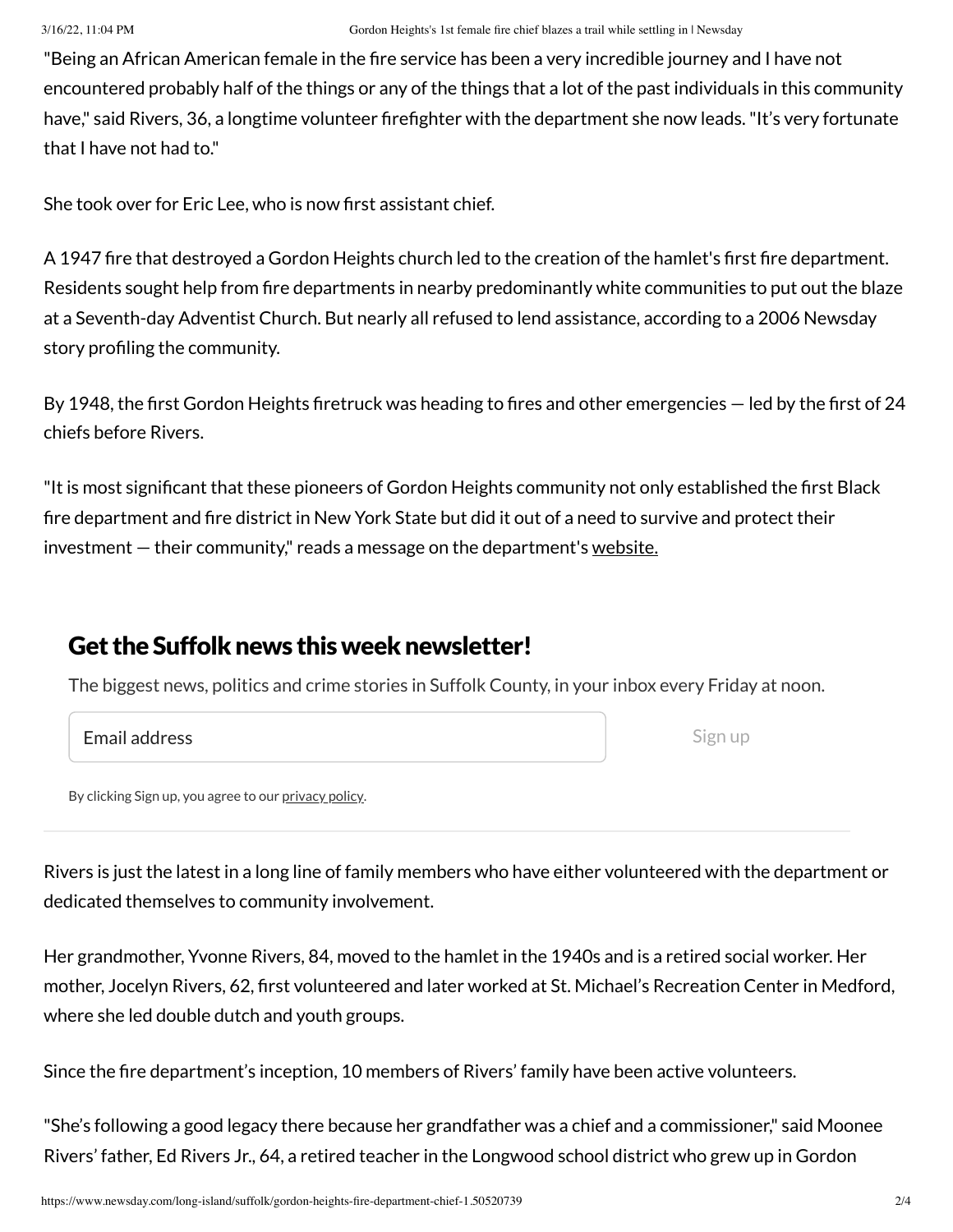Heights.

Rivers was appointed to a two-year term as chief by the five-member Gordon Heights fire commission after being elected by a majority of the department's 46 members. The department has a \$1.6 million budget.

Among the areas Rivers is focused on are CPR classes and fire safety training for residents, as well as fire department recruiting.

"I want to educate the community and build our members," Rivers said,"but I definitely want us to be empowered by the legacy of our fire department which is to help support with fire suppression and first aid education."

One of four daughters, Rivers received a Girl Scout Gold Award, the organization's highest honor, and was recognized for her academic achievement at Longwood Senior High School, her mother said.

Rivers graduated from Temple University with a bachelor's degree in African American Studies and a master's degree in adolescent education and special education from now-shuttered Dowling College. She later received an education leadership certification at the College of St. Rose, taught at a high school in Queens, and now works as an assistant principal at Eastern Suffolk BOCES.

"Moonee has been very motivated and a strong Black woman that you would love to be your leader," Jocelyn Rivers said.

Gordon Heights Fire Commissioner Erton Rudder said Rivers' years of experience — nearly 14 — as a volunteer with the department prepared her to be the new chief.

"There's been several chiefs throughout the history of this fire department that have gone before her and they're looking down right now," said Rudder, who is the police chief at Brookhaven National Laboratory. "They're beaming with pride because of the sweat equity they had invested in this fire department and this community."

Jessica Ellerbe, second assistant fire chief of the Uniondale Fire Department, reached out to Rivers to congratulate her after becoming the first assistant fire chief. They've stayed in touch since.

"It's exciting to see someone that looks like me doing the same thing," said Ellerbe, 32, adding that she's able to inquire with Rivers about questions such as "how do you wear your hair when you go on calls or how are you dealing with attitudes."

Rivers said she wants to be a mentor at the department — the way others were for her.